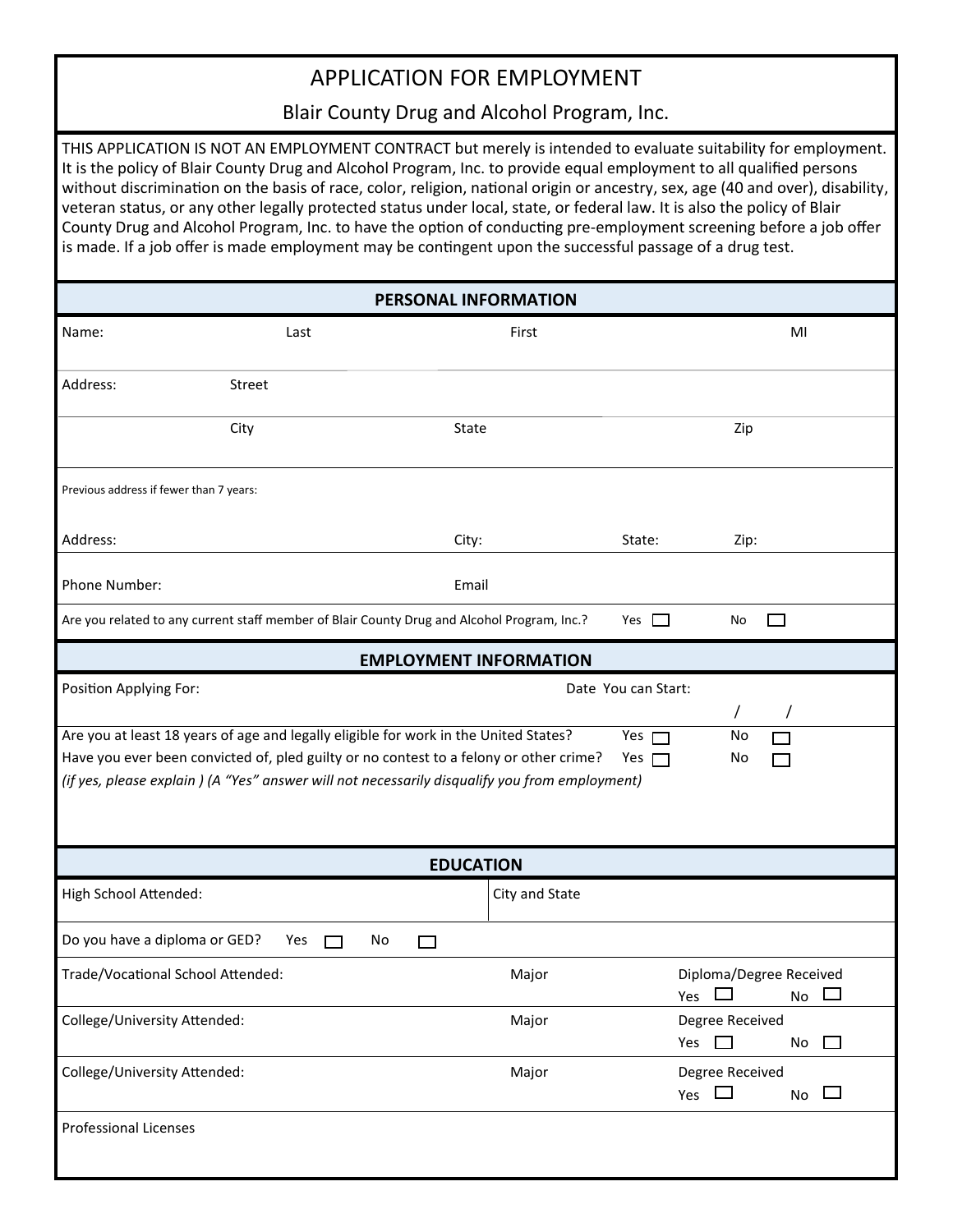| <b>EMPLOYMENT HISTORY</b>                                                                                                        |               |                    |        |  |  |  |  |  |
|----------------------------------------------------------------------------------------------------------------------------------|---------------|--------------------|--------|--|--|--|--|--|
| List employment in order beginning with the most recent. Be sure to include Volunteer experience that qualifies you for the job. |               |                    |        |  |  |  |  |  |
| Resumes or additional sheets may be added to the back of the application.                                                        |               |                    |        |  |  |  |  |  |
| Current Employer:                                                                                                                |               | Dates From and To: |        |  |  |  |  |  |
| Address:                                                                                                                         |               |                    |        |  |  |  |  |  |
| City:                                                                                                                            | State:        | Zip:               | Phone: |  |  |  |  |  |
| Job Title:                                                                                                                       |               | Supervisor:        |        |  |  |  |  |  |
| Briefly describe Duties:                                                                                                         |               |                    |        |  |  |  |  |  |
| Reason for Leaving:                                                                                                              |               |                    |        |  |  |  |  |  |
| May we contact your current employer for reference:                                                                              | Yes<br>$\Box$ | No<br>$\Box$       |        |  |  |  |  |  |
| Previous Employer:                                                                                                               |               | Dates From and To: |        |  |  |  |  |  |
| Address:                                                                                                                         |               |                    |        |  |  |  |  |  |
| City:                                                                                                                            | State:        | Zip:               | Phone: |  |  |  |  |  |
| Job Title:                                                                                                                       |               | Supervisor:        |        |  |  |  |  |  |
| <b>Briefly describe Duties:</b>                                                                                                  |               |                    |        |  |  |  |  |  |
| Reason for Leaving:                                                                                                              |               |                    |        |  |  |  |  |  |
| Previous Employer:                                                                                                               |               | Dates From and To: |        |  |  |  |  |  |
| Address:                                                                                                                         |               |                    |        |  |  |  |  |  |
| City:                                                                                                                            | State:        | Zip:               | Phone: |  |  |  |  |  |
| Job Title:                                                                                                                       |               | Supervisor:        |        |  |  |  |  |  |
| <b>Briefly describe Duties:</b>                                                                                                  |               |                    |        |  |  |  |  |  |
| Reason for Leaving:                                                                                                              |               |                    |        |  |  |  |  |  |
| Volunteer Experience:                                                                                                            |               |                    |        |  |  |  |  |  |
|                                                                                                                                  |               |                    |        |  |  |  |  |  |
|                                                                                                                                  |               |                    |        |  |  |  |  |  |
|                                                                                                                                  |               |                    |        |  |  |  |  |  |
|                                                                                                                                  |               |                    |        |  |  |  |  |  |
|                                                                                                                                  |               |                    |        |  |  |  |  |  |
|                                                                                                                                  |               |                    |        |  |  |  |  |  |
|                                                                                                                                  |               |                    |        |  |  |  |  |  |
|                                                                                                                                  |               |                    |        |  |  |  |  |  |